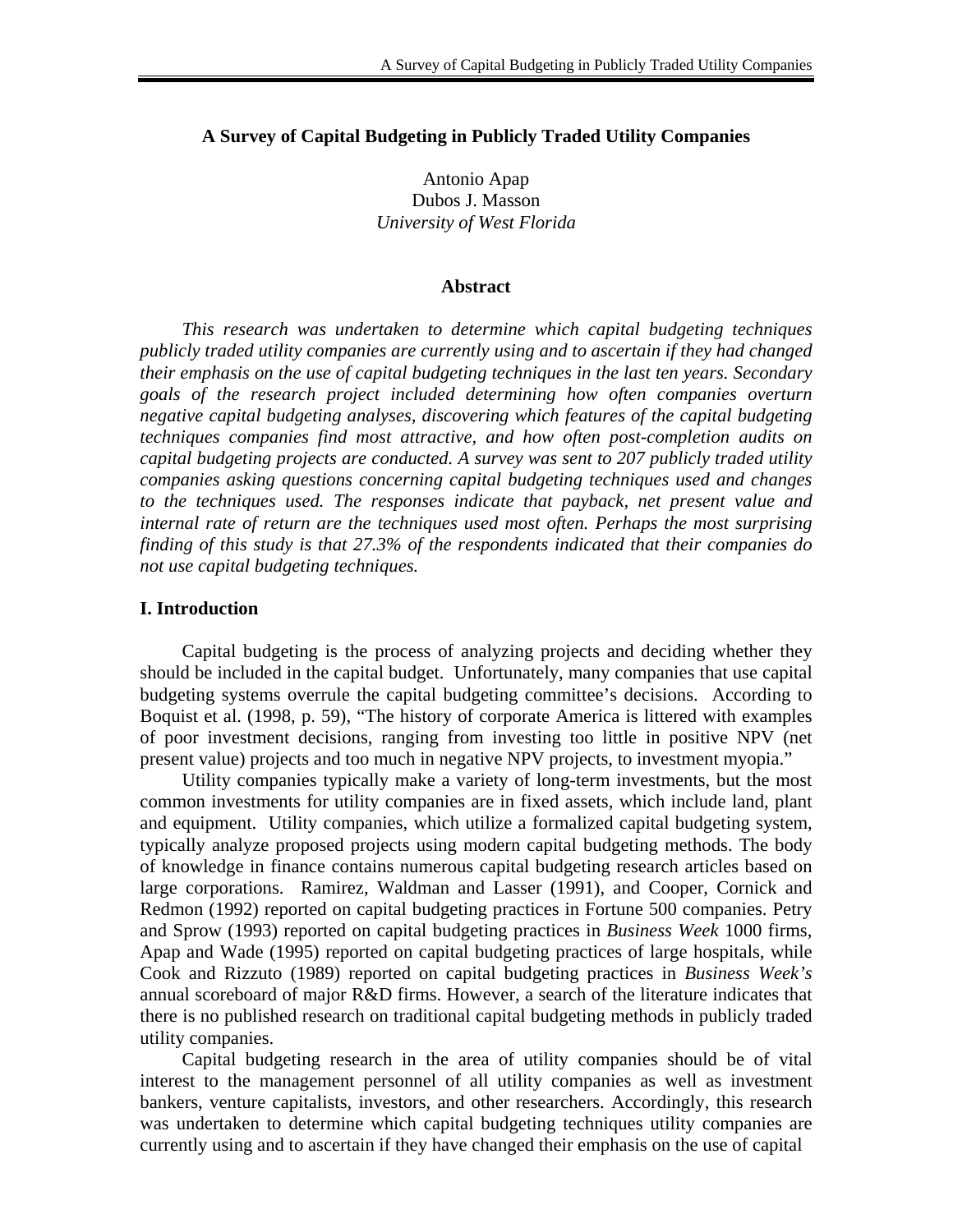budgeting techniques in the last ten years. Additional goals of the study were to determine what discount rates utility companies use for capital budgeting, how often they overturn negative capital budgeting analyses, and to discover the propensity of these companies to conduct post-completion audits.

### **II. Methodology**

 The questionnaire used was a modified version of the one used by Burns and Walker (1992) in their capital budgeting survey of the Fortune 500 companies. For the current study, the questionnaire was sent to the 207 utility companies listed in *Value Line.* The questionnaire was designed to determine:

- a. How respondents became familiar with capital budgeting methods.
- b. If utility companies use modern capital budgeting methods.
- c. What features of the methods used are most attractive.
- d. If utility companies changed emphasis on methods used in the past ten years.
- e. How often utility companies overturn negative capital budgeting analyses.
- f. How often utility companies conduct a post-completion audit.
- g. What discount rate utility companies use.
- h. Decision areas where capital budgeting techniques are most useful.

 After deducting one questionnaire returned as undeliverable, the sample size was reduced to 206 publicly traded utility companies. Two mailings were required to obtain sufficient data to complete the study. The response to the first mailing was low, 20 responses, equating to a 9.7% response rate. A personal request for information was handwritten and signed on the questionnaires used for the second mailing. The number of useable responses received in the second mailing was 24, for a total of 44 returned questionnaires, which equated to an overall response rate of 21.4%. The response rate of the current study is average when compared to similar research on large companies. Ramirez et al. (1991) and Cooper et al. (1992) reported response rates of 17% and 22%, respectively, when reporting on capital budgeting practices of Fortune 500 companies. Apap and Wade (1995) reported a response rate of 22.5% in their large hospital study. Petry and Sprow (1993) reported a response rate of 33.6% on a survey of the *Business Week* 1000 firms, and Cook and Rizzuto (1989) experienced a 19.5% response rate on a survey of large R&D firms. Since there is a no published research on capital budgeting in utility companies, it is difficult to determine what constitutes a normal response rate for surveys of these companies.

### **III. Survey Results**

 Respondents were provided the opportunity to check a box on the first page of the questionnaire indicating that their company did not use capital budgeting techniques. A total of 12 respondents (27.3%) selected this alternative.This response was not expected and indicates that some utility companies are not convinced of the efficacy of modern capital budgeting techniques. This supports the finding of Williams (1998). The remaining data presented in this study are from the 32 respondents who indicated that their companies currently use modern capital budgeting techniques.

A primary goal of this study was to ascertain which capital budgeting techniques are currently being used by the nation's publicly traded utility companies and why. The first section of the questionnaire was devoted to answering these questions. A second, equally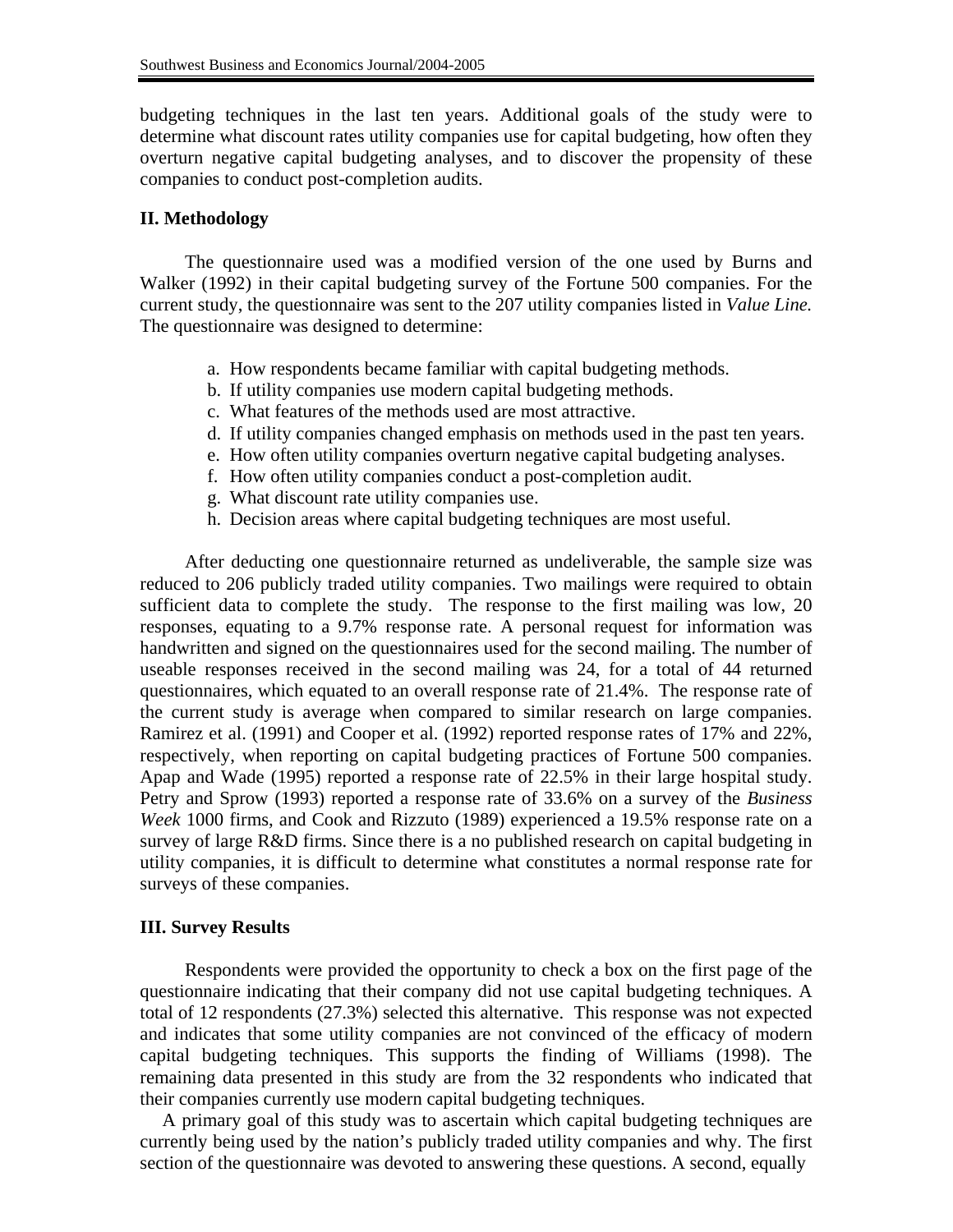important goal, was to determine if these companies had changed their emphasis on the use of capital budgeting techniques in the last ten years. The second section of the

questionnaire addressed this question. The final section explored the areas of capital budgeting analysis conflict resolution, the propensity to overrule a negative capital budgeting analysis, post-completion audits, and the discount rate used by utility companies.

# **IV. Current Capital Budgeting Methods**

| 1 apie 1<br><b>Familiarity with Capital Budgeting Techniques</b> |            |             |     |            |             |     |            |  |
|------------------------------------------------------------------|------------|-------------|-----|------------|-------------|-----|------------|--|
|                                                                  | <b>PBP</b> | <b>DPRP</b> | ARR | <b>IRR</b> | <b>MIRR</b> | РI  | <b>NPV</b> |  |
| Percent                                                          | 94%        | 63%         | 47% | 91%        | 44%         | 31% | 97%        |  |
| Companies                                                        | 30         | 20          |     | 29         | 14          |     |            |  |

**Table 1** 

 This section began by asking the respondents to list capital budgeting techniques with which they were familiar. As shown in Table 1, most respondents (94%) indicated familiarity with payback period (PBP), 91% were familiar with internal rate of return (IRR), and 97% were familiar with net present value (NPV)**.** Twenty of the respondents (63%) were familiar with discounted payback period (DPBP). The familiarity of the respondents with the remaining capital budgeting techniques was minimal, with 47% familiar with accounting rate of return (ARR), 44% familiar with modified internal rate of return (MIRR), and 31% familiar with profitability index (PI). The low familiarity rate with PI is surprising when one considers the simplicity of the technique and the usefulness of PI when ranking acceptable capital budgeting projects. Ten respondents listed familiarity with other capital budgeting techniques, with five choosing economic value added (EVA), and two choosing return on investment (ROI).

| Frow Respondents became Familiar with Methods Osed |     |               |  |  |  |  |  |
|----------------------------------------------------|-----|---------------|--|--|--|--|--|
|                                                    | No. | $\frac{0}{0}$ |  |  |  |  |  |
| College education                                  | 30  | 94            |  |  |  |  |  |
| Peers and colleagues outside the firm              | 22  | 69            |  |  |  |  |  |
| <b>Internal Procedures Manuals</b>                 | 15  | 47            |  |  |  |  |  |
| <b>Trade Journals</b>                              | 10  | 31            |  |  |  |  |  |
| Outside consultants' advice                        | 9   | 28            |  |  |  |  |  |
| In-house training seminars                         | 9   | 28            |  |  |  |  |  |
| Association meetings                               | 6   | 19            |  |  |  |  |  |
| Continuing education                               |     | 3             |  |  |  |  |  |
| Peers and colleagues inside firm                   |     | 3             |  |  |  |  |  |

**Table 2 How Respondents Became Familiar with Methods Used**

Note: some respondents indicated more than one learning method.

 The respondents were then asked how they personally became familiar with the methods their companies use. This question was answered by 32 respondents and some indicated more than one learning method. Almost all of the respondents (94%) ranked formal education most important. This finding helps to explain why PBP, IRR, and NPV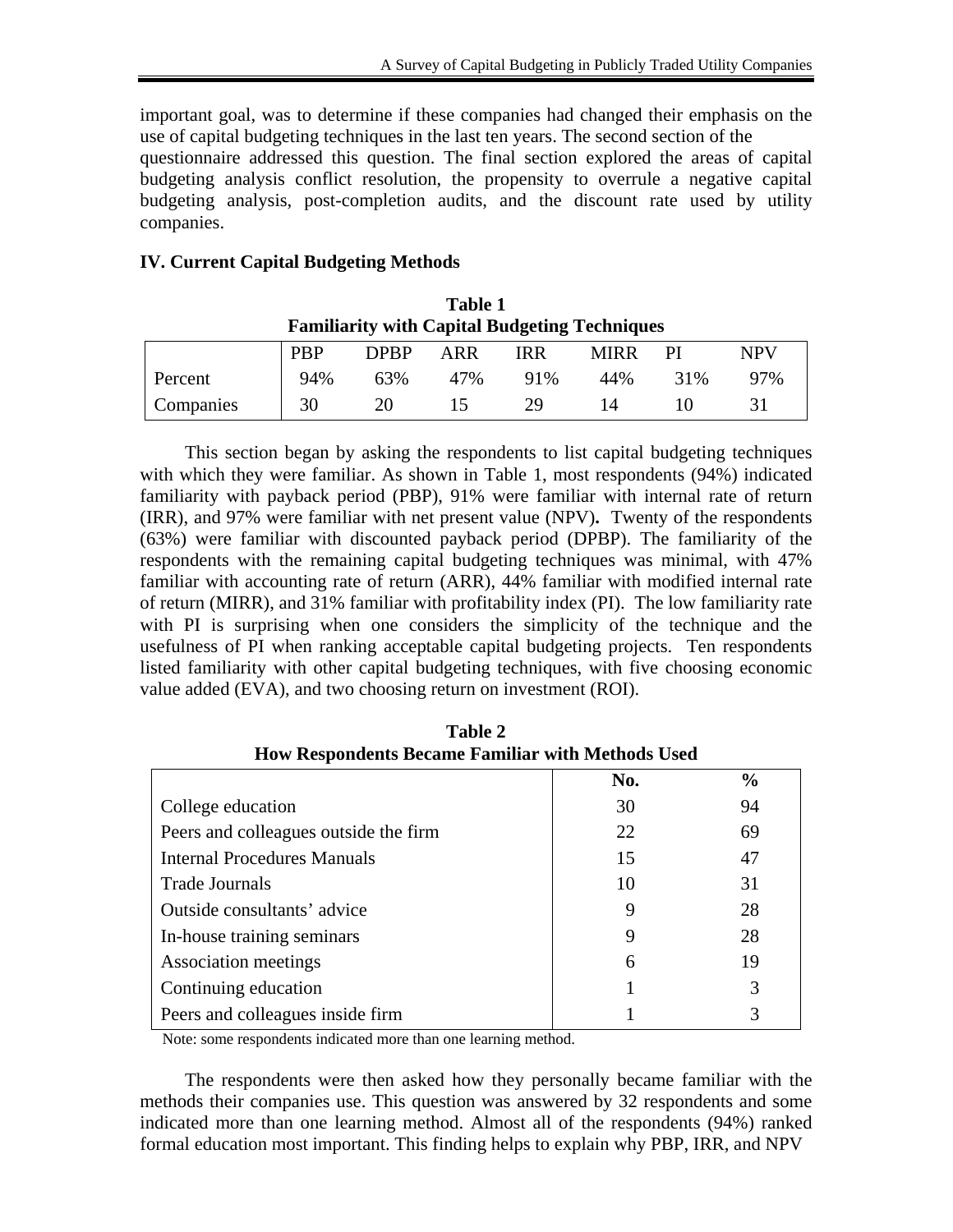were identified as the most familiar capital budgeting techniques in the previous section. These are the methods taught most often by universities in managerial finance and managerial accounting courses. Peers and colleagues outside the firm was ranked important by 69% of the respondents, followed by internal procedures manuals (47%), and trade journals (31%). In their large hospitals study Apap and Wade (1995) also found education to be the most important learning method; however, large hospitals reported continuing education and peers and colleagues outside the hospital as the second and third most important methods. The remaining rankings were widely dispersed among the other learning processes such as outside consultants' advice (28%), in-house training seminars (28%), association meetings (19%), continuing education and peers and colleagues inside the firm were chosen the least (3%) by the respondents. Table 2 summarizes the responses concerning how respondents personally became familiar with the methods their companies use.

| <b>Number of Years Methods Used</b> |                |          |                             |      |                |          |               |      |  |
|-------------------------------------|----------------|----------|-----------------------------|------|----------------|----------|---------------|------|--|
|                                     | 1 Year         |          | 2-5 Years                   |      | 6-10 Years     |          | Over 10 Years |      |  |
|                                     | No.            | $\%$     | No.                         | $\%$ | No.            | $\%$     | No.           | $\%$ |  |
| <b>PBP</b>                          | $\theta$       | 0        | $\mathcal{D}$               | 7    | $\overline{2}$ | 7        | 24            | 86   |  |
| <b>DPBP</b>                         | $\overline{0}$ | $\theta$ | 3                           | 17   |                | 6        | 14            | 78   |  |
| <b>ARR</b>                          | $\Omega$       | $\Omega$ |                             | 10   | 0              | 0        | 9             | 90   |  |
| <b>IRR</b>                          | $\Omega$       | $\Omega$ | $\mathcal{D}_{\mathcal{L}}$ |      | 5              | 17       | 22            | 76   |  |
| <b>MIRR</b>                         | $\Omega$       | 0        | 3                           | 33   | 2              | 22       | 4             | 44   |  |
| PI                                  | $\Omega$       | 0        | 4                           | 44   | $\theta$       | $\theta$ | 5             | 56   |  |
| <b>NPV</b>                          | $\Omega$       |          |                             | 3    | 4              | 14       | 24            | 83   |  |

**Table 3**

Legend: No: Number of firms using method for that time period

%: Percentage of firms using method for that time period

Next, the respondents were asked how long their companies had used the various capital budgeting techniques. Table 3 provides a breakdown of all the capital budgeting techniques and how long respondents indicated they had been using these methods. The respondents indicated that NPV, IRR, and PBP were the methods used the longest. In the last 10 years five respondents indicated their firms added MIRR, four added DPBP, and four added PI. These findings support the research by Apap and Wade (1995).

 Then, the respondents were asked to list the attractive features of each capital budgeting method used by their companies. Table 4 indicates the number of respondents who chose each of the features listed. Some respondents selected more than one attractive feature per capital budgeting method. Concerning PBP, 12 of the 15 respondents who listed this method indicated that the most attractive feature was "ease of understanding." A secondary reason chosen was "ease of computation." Only one respondent chose to rank the attractive features of DPBP, and chose "uses time value of money" as the most attractive feature. Concerning IRR, the 19 respondents who chose to rank the attractive features of this method indicated that "uses cash flow" and "uses time value of money" were the most attractive features. Of the 26 respondents who ranked NPV, the most attractive feature was "uses time value of money," followed by "uses cash flow" and "reliable over time."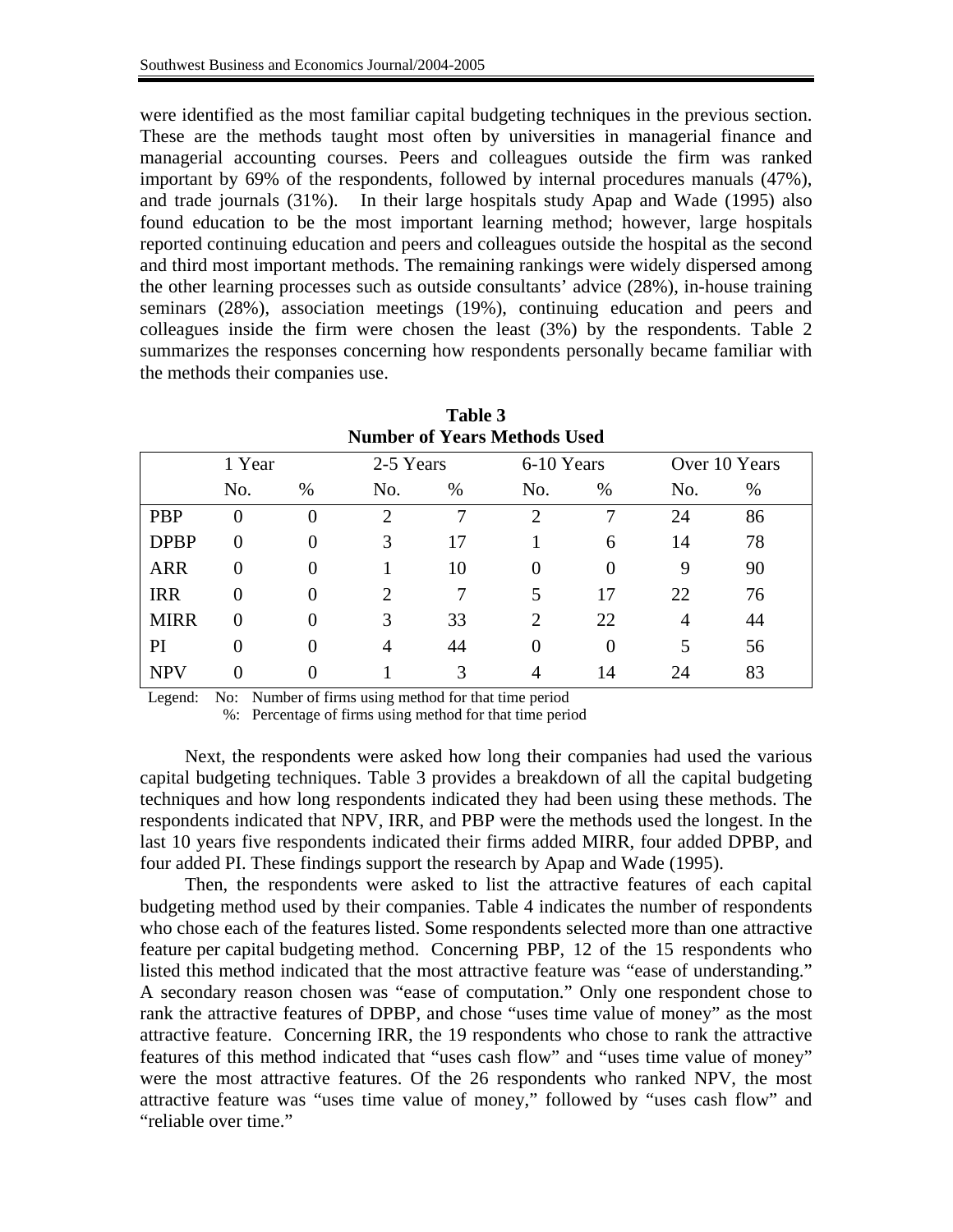| <b>Capital Budgeting Method Attractiveness</b> |          |        |          |   |                |          |          |    |  |  |
|------------------------------------------------|----------|--------|----------|---|----------------|----------|----------|----|--|--|
|                                                | Α        | B      |          | D | E              | F        | G        | H  |  |  |
| <b>PBP</b>                                     | 4        | 12     | 9        |   |                |          |          |    |  |  |
| <b>DPBP</b>                                    | $\Omega$ | $_{0}$ |          |   | $\Omega$       | $\theta$ |          |    |  |  |
| <b>ARR</b>                                     |          | 0      |          |   | $\Omega$       | O        |          |    |  |  |
| <b>IRR</b>                                     | 6        |        | 3        |   | 4              |          | 14       |    |  |  |
| <b>MIRR</b>                                    |          |        | $\theta$ |   | $\overline{A}$ | 0        | $\theta$ |    |  |  |
| PI                                             |          |        |          |   |                | 0        | $_{0}$   |    |  |  |
| <b>NPV</b>                                     |          |        |          | 4 | 13             | $\theta$ | 13       | 18 |  |  |
| $\mathbf{r}$ and $\mathbf{r}$                  |          |        |          |   |                |          |          |    |  |  |

**Table 4 Capital Budgeting Method Attractiveness**

Legend:

- 
- B. Ease of understanding G. Uses cash flow
- 
- D. Ease of data gathering I. Other
- 
- A. Familiarity with method F. Quick look at liquidity/risk
	-
- C. Ease of computation H. Uses time value of money
	-

E. Reliable over time

 The final question in this section asked the respondents if their companies used more than one capital budgeting method, and if so, to indicate why. Thirteen percent of the respondents indicated their companies used only one method. Fifty-nine percent indicated their companies used more than one capital budgeting method because "different methods are needed for different situations", and 72% indicated that "some methods give us information others don't." The remaining reasons for using more than one method were "different management executives want different methods" (31%), and "we don't have total confidence in any one method" (16%). The results in this section support the findings of Chadwell-Hatfield et al. (1996).

## **V. Changes in Emphasis on Techniques Used**

| Table 5                                  |            |             |       |            |             |     |            |  |
|------------------------------------------|------------|-------------|-------|------------|-------------|-----|------------|--|
| <b>Change in Emphasis Past Ten Years</b> |            |             |       |            |             |     |            |  |
|                                          | <b>PRP</b> | <b>DPRP</b> | ARR   | <b>IRR</b> | <b>MIRR</b> | РI  | <b>NPV</b> |  |
| More Emphasis                            | 15%        | 4%          | $0\%$ | 56%        | 26%         | 23% | 74%        |  |
| Less Emphasis                            | 48%        | 22\%        | 33%   | 23%        | 11%         | 15% | 7%         |  |

 This section started by asking respondents to indicate if their companies had placed more or less emphasis on a particular method during the past ten years. Five respondents (16%) indicated emphasis had not changed. Table 5 indicates that 74% of the companies placed more emphasis on NPV, while 56% placed more emphasis on IRR during the past 10 years. The method chosen to receive less emphasis by the greatest number of respondents (48%) during the past ten years was PBP. The responses to this question indicate a shift of emphasis to NPV and IRR, which are more sophisticated capital budgeting methods, and away from the most commonly used unsophisticated method (PBP). The results in this section support the findings of Apap and Wade (1995).

 The respondents were then requested to indicate the reason(s) their companies had changed emphasis concerning capital budgeting methods during the past ten years. The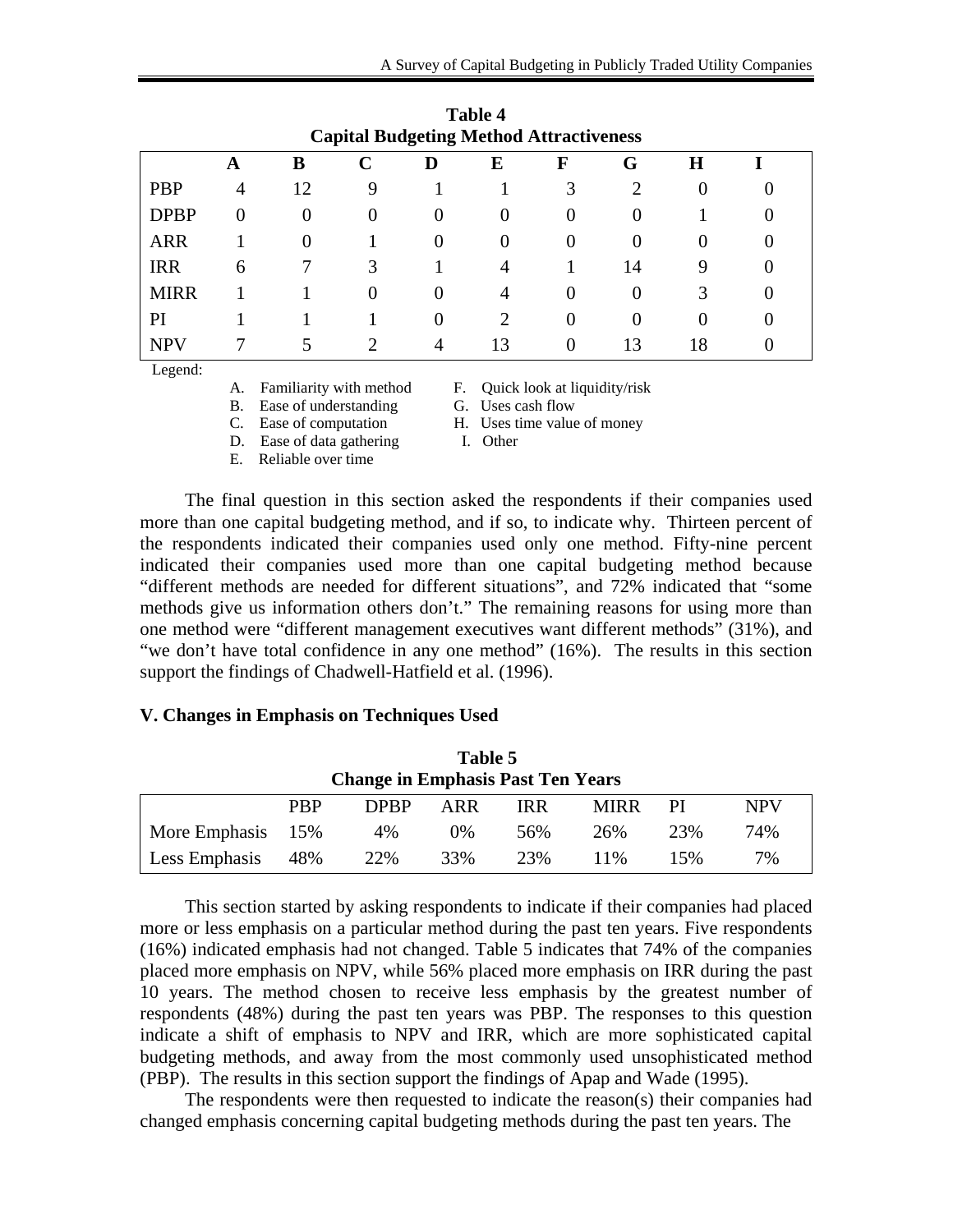most common reasons respondents provided for placing more emphasis on IRR and NPV during the past ten years were:

- More accurate
- Better long-term measurement
- Based on cash flow and time value of money
- More reliable

 The most common reasons provided by respondents for placing less emphasis on PBP during the past ten years were:

- NPV and IRR provide a more accurate analysis
- Needed more sophisticated models as company became more complex
- Does not take into account time value of money

# **VI. Capital Budgeting Decisions**

 In this section the respondents were asked to indicate which capital budgeting method takes priority in the event of a conflict between methods. Most of the respondents (84%) indicated that their companies had identified a method to settle conflicts. The methods chosen most often to take priority in the event of a conflict were NPV (56%) and IRR with 19% of the responses, followed by MIRR with 4%. Six of the respondents chose other methods, such as judgment, EVA, and consider all the facts. None of the remaining capital budgeting methods were used to settle conflicts. This finding supports the research of Ryan and Ryan (2002) who found that Fortune 1000 firms primarily use NPV to settle conflicts.

 As an amplification of the previous question, respondents were asked what percent of the time their companies overruled a negative capital budgeting analysis and why. Ten (34%) of the 29 respondents who answered this question indicated that their companies never overruled a negative capital budgeting analysis. Of the 19 companies that reported overruling capital budgeting analyses, the mean response was 27% of the time. Surprisingly, four of the respondents (14%) indicated their companies overruled a negative capital budgeting analysis more than 39% of the time. The reasons provided for overruling a negative capital budgeting analyses varied greatly; however, the most common reasons cited were:

- Government regulations
- Strategic requirements
- Safety regulations
- Environmental regulations
- Other business reasons

 The next question asked the respondents to indicate what percent of the time their companies conduct a post-completion audit for capital budgeting projects. The mean response was 36% of the time for the 29 respondents who answered this question. However, with the exception of seven respondents (24%) who indicated that their companies conducted post-completion audits 10% of the time, the remaining responses were widely dispersed. For example, 17% chose never, and 17% indicated their companies always conduct a post-completion audit. Some of the respondents added that audits were completed only if the project exceeded a specified monetary amount. These findings support the research of Cooper, Cornick and Redmon (1992) who reported that 19.6% of the respondents indicated their firms had no review mechanism. They also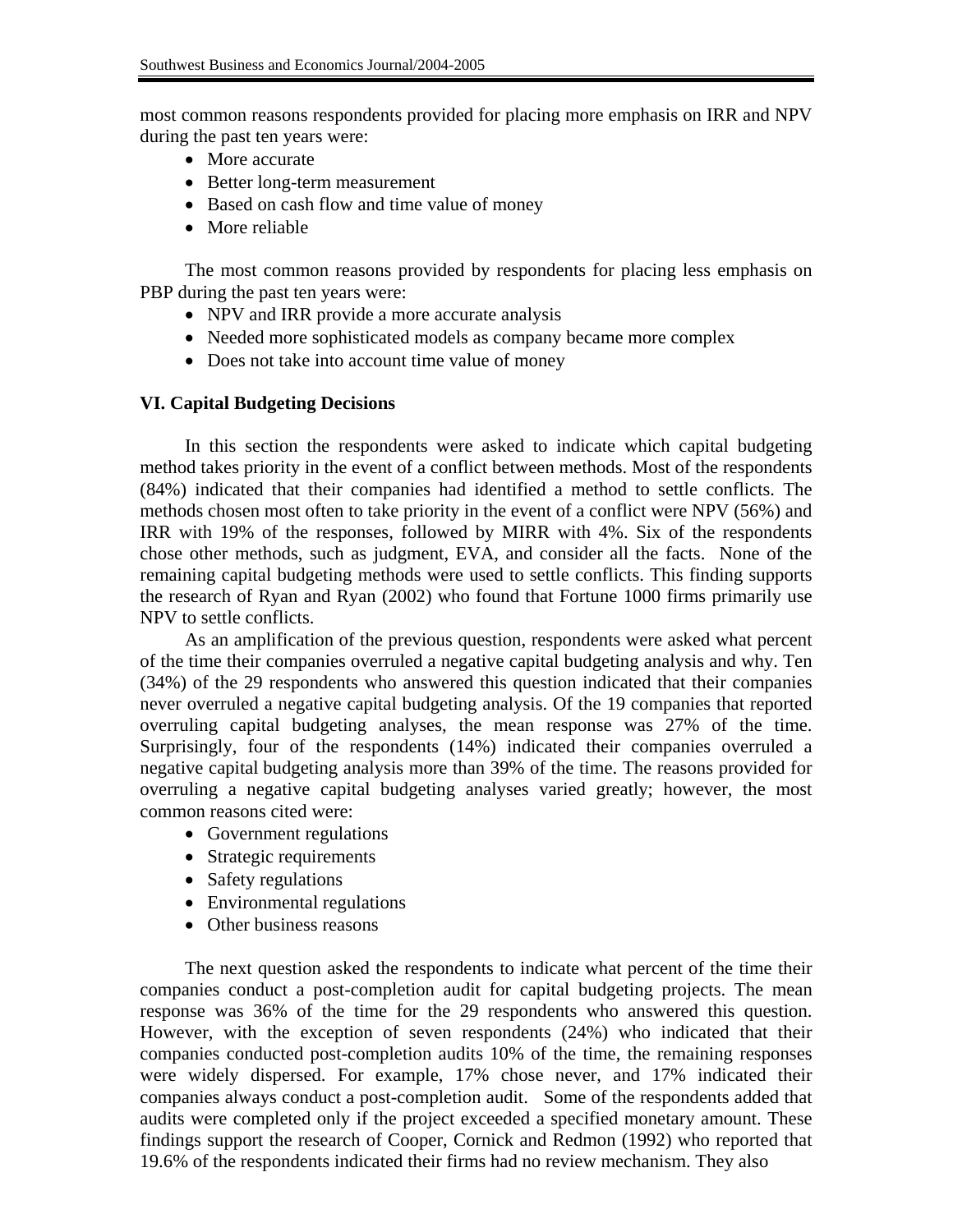reported that their respondents indicated that the post-completion audit process did not affect future capital budgeting decisions.

 When asked what discount rate utility companies use for capital budgeting, 17 respondents (53%) of the 29 who answered this question indicated they use weighted average cost of capital (WACC). Four respondents said their companies used different discount rates for each company unit, and two respondents stated that their companies used risk-adjusted WACC. Five respondents indicated their companies used fixed percentages, and the average of the percentages the respondents provided is 9.05%.

 The final question asked the respondents to indicate the decision areas where capital budgeting techniques proved most useful. Acquisition of new equipment was the reason indicated by 100% of the 31 respondents who answered this question. Twentythree of the respondents (74%) chose acquisition of buildings/land, and 68% chose renovation of fixed assets as areas where capital budgeting is useful in the decision making process. Surprisingly, 55% of the respondents chose mergers as a decision area where capital budgeting is "most useful." While it is well known that capital budgeting is useful in the merger decision process, it is surprising to discover how many utilities are active in this area. Other choices provided for decision areas where capital budgeting is useful were relocation of firm operations (10%), and downsizing (6%).

## **VII. Summary and Conclusions**

 The body of knowledge in finance contains numerous capital budgeting research articles based on large corporations. However, a search of the literature indicates there is no published research on capital budgeting in publicly traded utility companies. Capital budgeting research in the area of utility companies should be of vital interest to the managements of these companies, investment bankers, venture capitalists, investors, and other researchers. This research was undertaken to determine which capital budgeting techniques utility companies are currently using and to ascertain if they had changed their emphasis on the use of capital budgeting techniques in the last ten years. Additional goals of the study were to determine how often the companies overturn negative capital budgeting analyses and to discover the propensity of the companies to conduct postcompletion audits.

 The results of the study indicate 27.3% of the utility companies surveyed do not use capital budgeting techniques during their budgeting process. This finding was unexpected by the researchers, particularly when these techniques are strategic for the successful analysis of purchases of land and equipment, mergers, acquisitions, expansion, and bond refunding. Another important finding of the study is that utility companies that do use capital budgeting techniques incorporate NPV, IRR and PBP into their systems. It is encouraging to note that NPV and IRR have gained in popularity during the past ten years, while the use of PBP has declined. Although the trend is towards utilizing the more sophisticated methods, it appears that when the budgeting process reaches the decision stage a negative capital budgeting analysis is sometimes overruled. Although the reasons provided for overruling a negative capital budgeting analysis (strategic requirements and other business reasons) appear to be rational justification, the end result of this practice could lead to utility companies spending their capital budgets on expensive equipment and mergers/acquisitions that are not fully justified. When the propensity to overrule negative capital budgeting analyses is coupled with the finding that respondents indicated their companies conducted post-completion audits only 36% of the time, it is evident that a serious inefficiency in the budgeting process could occur and go undetected.